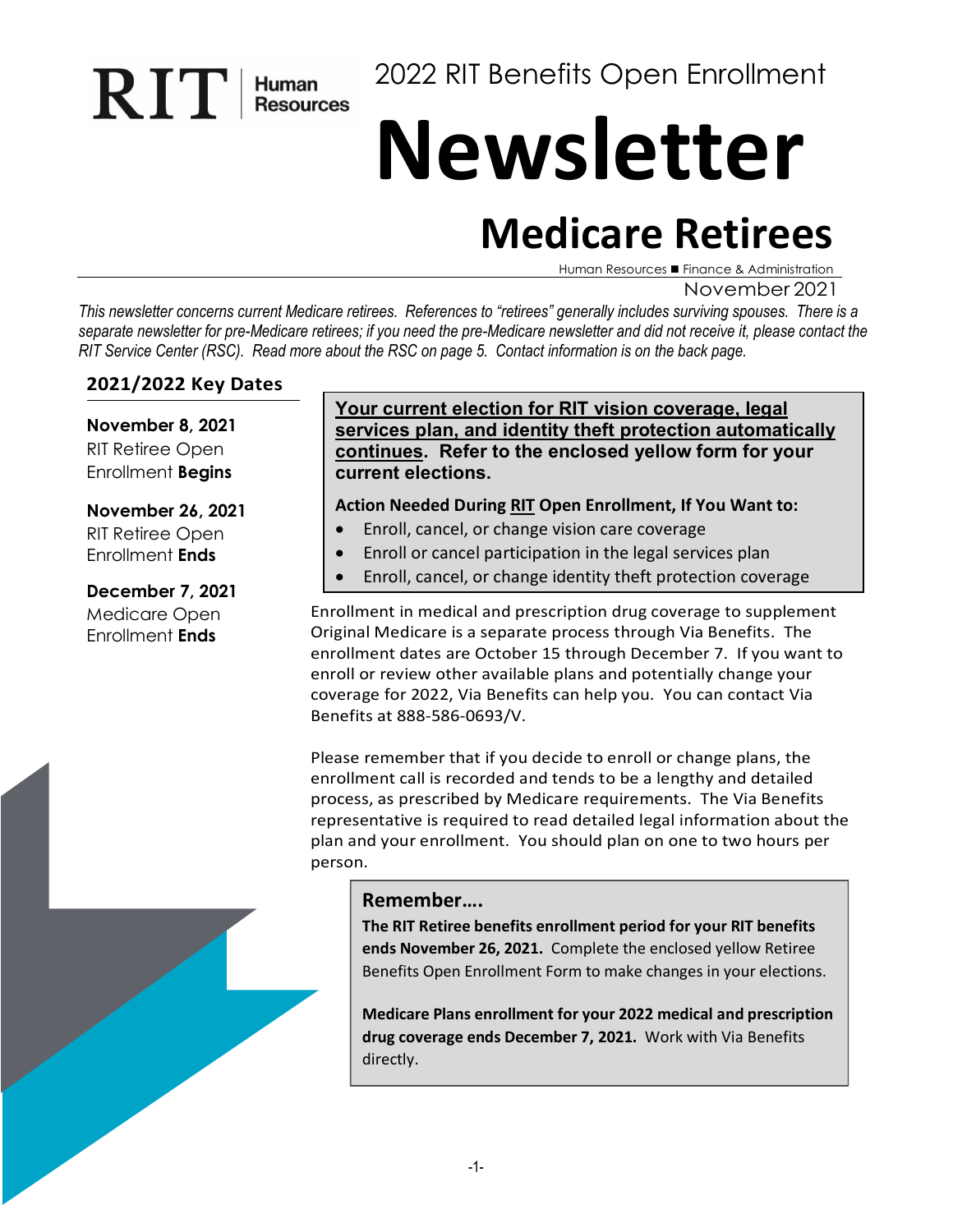# **2022 RIT Open Enrollment Information**

#### **How to Enroll or Make Changes**

**Your current election for vision, legal services, and identity theft protection coverage will automatically continue into 2022.** The enclosed yellow *Retiree Benefits Open Enrollment Form* shows your current benefits with the 2022 contribution amounts. You can make changes to your benefits, enroll in newbenefits, or cancel benefits by completing and returning to Human Resources the enclosed yellow *Retiree Benefits EnrollmentForm*.

#### **You can make changes to the following RIT benefits, which will be effective January 1, 2022:**

- Vision Care
- Legal Services Plan
- Identity Theft Protection

#### **Change in Family/Employment Status**

If you have a qualified family or employment status change during the year (e.g., spouse gains or loses employment), you are eligible to make a mid-year change, as long as you notify RIT's Human Resources within 31 days of the event. Otherwise, you must wait until the next annual Open Enrollment. The event must be consistent with the change you want to make.

**IMPORTANT: Due to the COVID-19 pandemic, please do NOT come to the HR office on the RIT campus.**

**Please send your change form to RIT at the address on the back of your form.**

| <b>Reminder about Dental Coverage</b>                                                            | <b>Reminder about Vision Coverage</b>              |  |  |
|--------------------------------------------------------------------------------------------------|----------------------------------------------------|--|--|
| Please remember that RIT Medicare retirees                                                       | RIT Retirees are still eligible for the RIT vision |  |  |
| are eligible for dental coverage through Via                                                     | coverage through VSP (see page 3 for details).     |  |  |
| Benefits annually. If you are not currently                                                      | Lifetime Benefit Solutions (LBS) would bill you    |  |  |
| enrolled in dental coverage, you can work                                                        | for the coverage.                                  |  |  |
| directly with Via Benefits to review dental                                                      |                                                    |  |  |
| plans and enroll in coverage.                                                                    | While VSP offers coverage through Via Benefits,    |  |  |
|                                                                                                  | our understanding is that the coverage is not      |  |  |
| The RIT retiree dental coverage with MetLife                                                     | quite as good as the RIT coverage and the          |  |  |
| that RIT introduced many years ago does                                                          | premium is a bit higher. So, you may want to       |  |  |
| continue for those who enrolled.                                                                 | consider the RIT coverage instead.                 |  |  |
| You can be reimbureed from the RIT HRA for dental and vision premiums and eligible out of nocket |                                                    |  |  |

ed from the RIT HRA for dental and vision premiums and eligible out of pocket expenses. Speak to Via Benefits directly for information on the reimbursement process.

#### **IMPORTANT: If you move…**

If you move outside your medical/Rx plan's service area, please call Via Benefits immediately; you may need to switch plans.

You should also contact RIT to update your address.

Refer to the contact information on the last page of this newsletter.

*NOTE: If you have kept your RIT email account, it will be automatically closed upon your death.* Your family members will not be able to access the email after your death. Therefore, you may want to consider using an alternate email for personal matters (e.g., bill paying).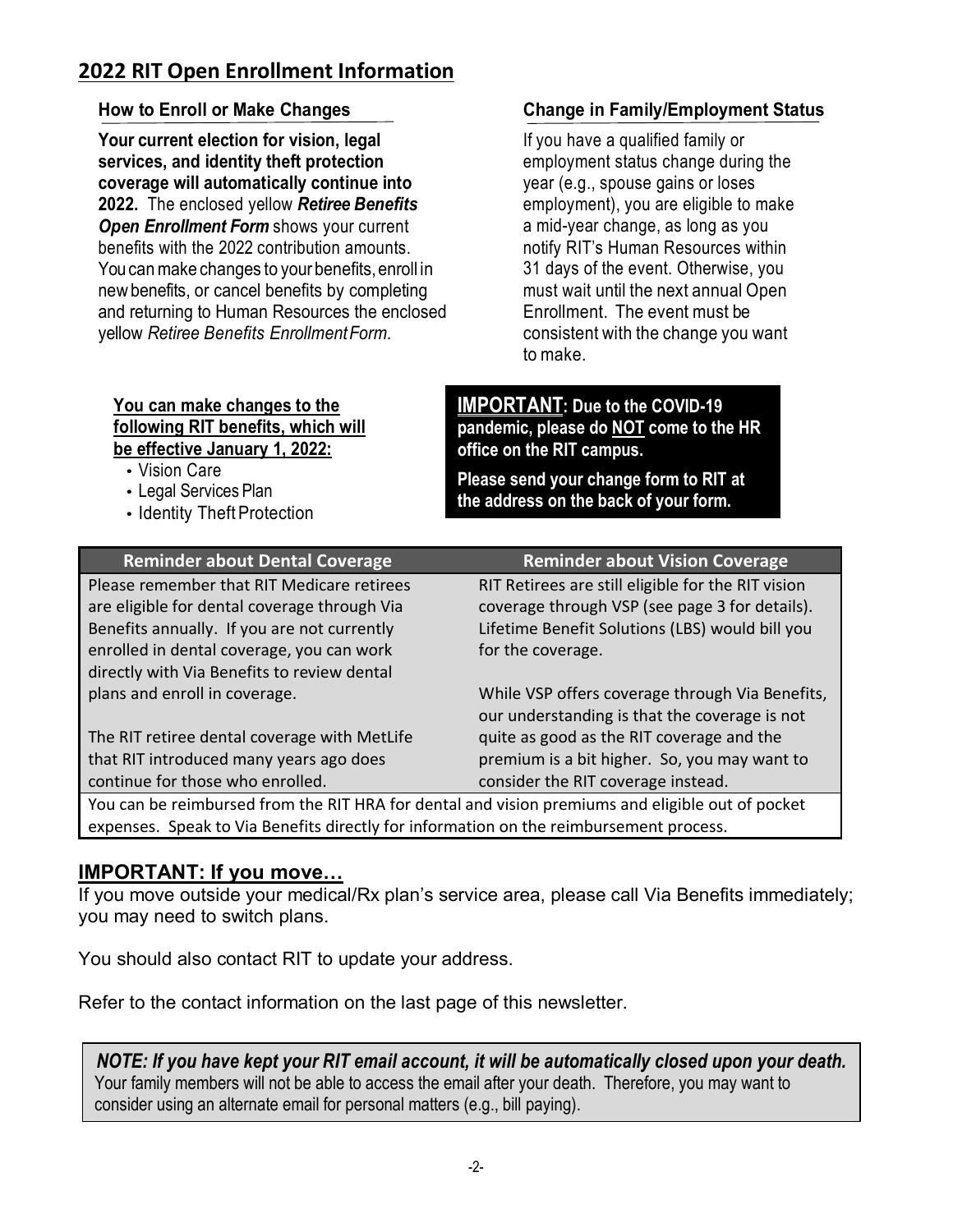#### **Updates and Reminders for Via Benefits, RIT's Medicare Exchange**

#### **Good News! RIT increases the Health Reimbursement Account (HRA) Credit for 2022**

RIT is pleased to provide an increased HRA amount for 2022; your amount can be found on the enclosed yellow form. The amounts are also listed in a knowledge article in the RSC portal at [help.rit.edu](https://help.rit.edu/sp) - search for "2022 HRA" as well as in your record at Via Benefits.

#### **Automatic Reimbursement**

You can work with Via Benefits to enroll in an automatic reimbursement program so you can be reimbursed automatically each month for your health care and Medicare Part B premiums. If you are currently enrolled, you may need to take action to update your request for 2022.

- If you are utilizing the *Automatic Reimbursement* (A/R) feature, the new premium amount will be automatically updated and reimbursed. This feature is not available for all insurer carriers; it is only available if your insurance carrier notifies Via Benefits when you have paid your premium.
- If you submitted a request for *recurring premium reimbursement,* your reimbursement amount will not automatically change. You need to submit to Via Benefits a new recurring premium request annually, indicating the updated premium amount.

#### **Health Reimbursement Arrangement (HRA) Eligible and Ineligible Expenses**

*Expenses that ARE eligible for reimbursement* 

- Medical, prescription drug, dental, and vision premiums *(pre-tax deductions from a paycheck are not eligible for reimbursement)*
- Medicare Part B premiums
- Higher premiums you may pay above the standard premiums for Medicare Part B or Medicare Part D due to higher income; this is called an Income-Related Monthly Adjustment Amount (IRMAA) by Medicare
- Qualifying out-of-pocket medical, dental, and vision expenses such as deductibles, copays and your share of coinsurance, excluding prescription drugs.

*Expenses that are NOT eligible for reimbursement* 

- Prescription drug out of pocket costs (e.g., deductible, copays)
- Long-term care premiums and out-of-pocket expenses.

#### **REMINDER: Special Catastrophic Prescription Drug HRA is Available**

In the unlikely event you reach the catastrophic coverage level of Medicare Part D for an applicable year (the Federal Centers for Medicare and Medicaid Services (CMS) determines the amount annually; it will be \$6,550 in 2022), RIT provides special Catastrophic Prescription Drug Coverage reimbursement under the HRA plan.

If you reach the Catastrophic Prescription Drug Coverage reimbursement level, RIT will make a one-time contribution to a separate HRA Account that can only be used by the person who reached this level for prescription drug claims incurred during that calendar year.

For 2022, this one-time amount is \$1,800 per person and it would be allocated to your separate Catastrophic Rx HRA Account if you reach the Catastrophic level. This account is **not** a joint account with your spouse/partner. You would then be able to file eligible claims for reimbursement of your qualifying prescription drug expenses. The deadline for filing claims is March 31 of the following year. **Unused amounts in this account do not roll over to a future year.** Other HRA Account rules continue to apply. You can obtain a Catastrophic Prescription Drug Coverage reimbursement by contacting Via Benefits and requesting a claim form.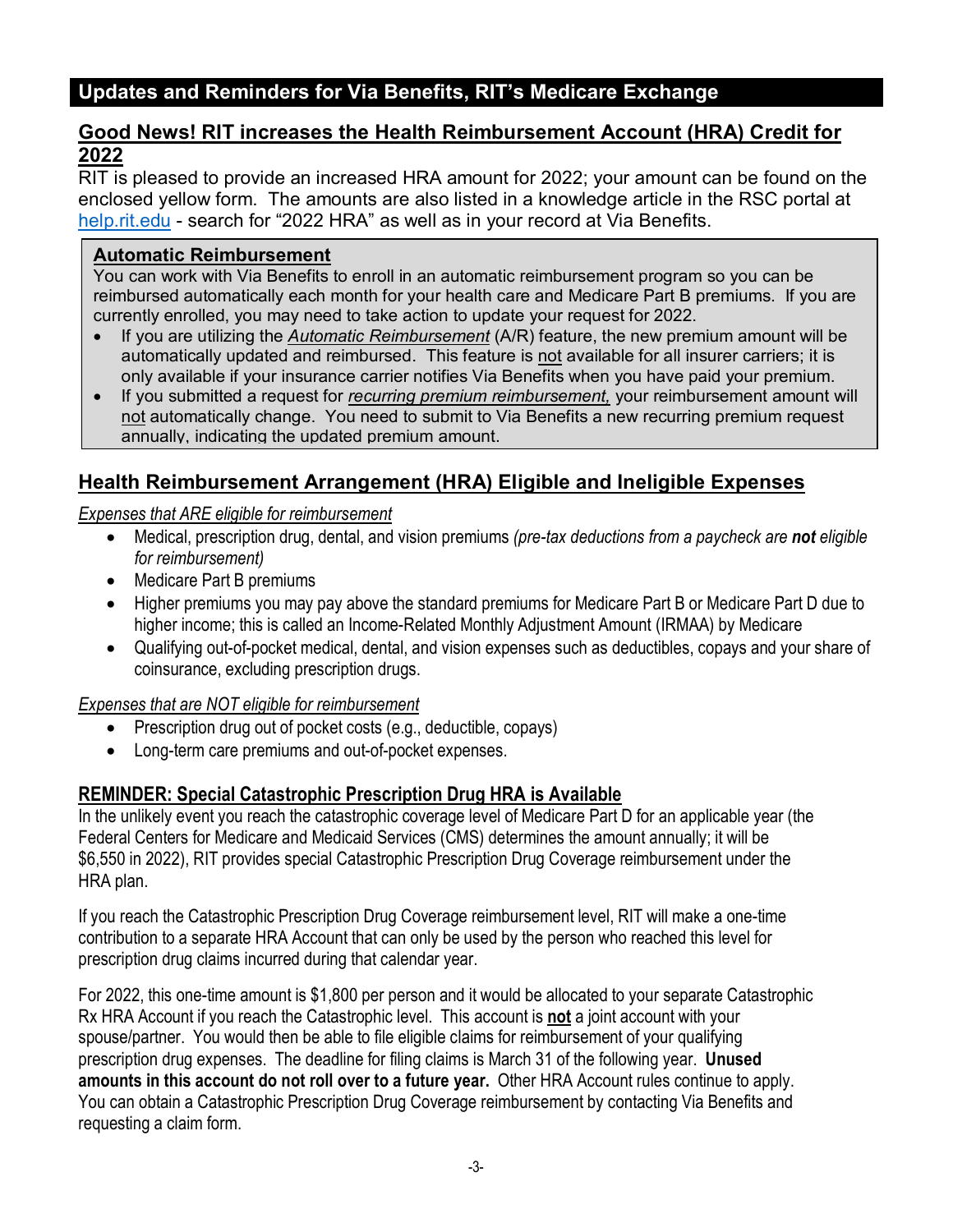# **RIT's Vision Care Plan**

RIT continues to receive great feedback about the vision coverage we offer through VSP. If you and/or your eligible family members will have prescription eyewear needs in 2022, this may be the plan for you.

**IMPORTANT:** If you enroll in coverage, VSP does not issue ID cards. Just let your provider know you have VSP coverage. The ID number for retirees is your RIT University ID (UID) (printed on the enclosed yellow form). The ID number for a surviving spouse is the surviving spouse's Social Security Number.

| <b>Benefit</b>                          | <b>Description</b>                                                                                                                                                                                                                                                                                                                                                                                                                                                                                                                                                                                                                                                                                                                                                                                 | Copay                               |
|-----------------------------------------|----------------------------------------------------------------------------------------------------------------------------------------------------------------------------------------------------------------------------------------------------------------------------------------------------------------------------------------------------------------------------------------------------------------------------------------------------------------------------------------------------------------------------------------------------------------------------------------------------------------------------------------------------------------------------------------------------------------------------------------------------------------------------------------------------|-------------------------------------|
| <b>WellVision Exam (routine)*</b>       | Focuses on your eyes and overall wellness                                                                                                                                                                                                                                                                                                                                                                                                                                                                                                                                                                                                                                                                                                                                                          | \$15                                |
| <b>Prescription Glasses</b>             |                                                                                                                                                                                                                                                                                                                                                                                                                                                                                                                                                                                                                                                                                                                                                                                                    | \$20                                |
| Frame                                   | \$150 allowance for a wide selection of frames<br>$\bullet$<br>\$170 allowance for featured frame brands<br>$\bullet$<br>20% savings on the amount over your allowance<br>$\bullet$                                                                                                                                                                                                                                                                                                                                                                                                                                                                                                                                                                                                                | Included in<br>prescription glasses |
| <b>Lenses</b>                           | Single vision, lined bifocal, and lined trifocal lenses<br>$\bullet$<br>Polycarbonate lenses for dependent children<br>$\bullet$                                                                                                                                                                                                                                                                                                                                                                                                                                                                                                                                                                                                                                                                   | Included in<br>prescription glasses |
| <b>Lens Enhancements</b>                | Progressive lenses<br>$\bullet$<br>Average savings of 35-40% on other lens<br>٠<br>enhancements (e.g., anti-glare)                                                                                                                                                                                                                                                                                                                                                                                                                                                                                                                                                                                                                                                                                 | \$0                                 |
| <b>Contacts (instead of glasses)</b>    | \$150 allowance for contacts and contact lens<br>$\bullet$<br>exam (fitting and evaluation)<br>15% savings on a contact lens exam (fitting and<br>$\bullet$<br>evaluation)                                                                                                                                                                                                                                                                                                                                                                                                                                                                                                                                                                                                                         | \$0                                 |
| <b>Diabetic Eyecare Plus</b><br>Program | Services related to diabetic eye disease, glaucoma<br>$\bullet$<br>and age-related macular degeneration (AMD).<br>Retinal screening for eligible members with<br>diabetes. Limitations and coordination with<br>medical coverage may apply. Ask your VSP doctor<br>for details.                                                                                                                                                                                                                                                                                                                                                                                                                                                                                                                    | \$20                                |
| <b>Extra Savings</b>                    | <b>Glasses and Sunglasses</b><br>Extra \$20 to spend on featured frame brands. Go to vsp.com/special offers<br>for details.<br>30% savings on additional glasses and sunglasses, including lens<br>$\bullet$<br>enhancements, from the same VSP provider on the same day as your<br>WellVision Exam. Or get 20% from any VSP provider within 12 months of<br>your last WellVision Exam.<br><b>Retinal Screening</b><br>No more than a \$39 copay on routine retinal screening as an enhancement<br>$\bullet$<br>to a WellVision Exam<br><b>Laser Vision Correction</b><br>Average 15% off the regular price or 5% off the promotional price;<br>discounts only available from contracted facilities<br>After surgery, use your frame allowance (if eligible) for sunglasses from any<br>VSP doctor |                                     |

*\* If the exam is not considered routine, the exam would not be covered by VSP with a \$15 copay; it may be covered under your medical plan.*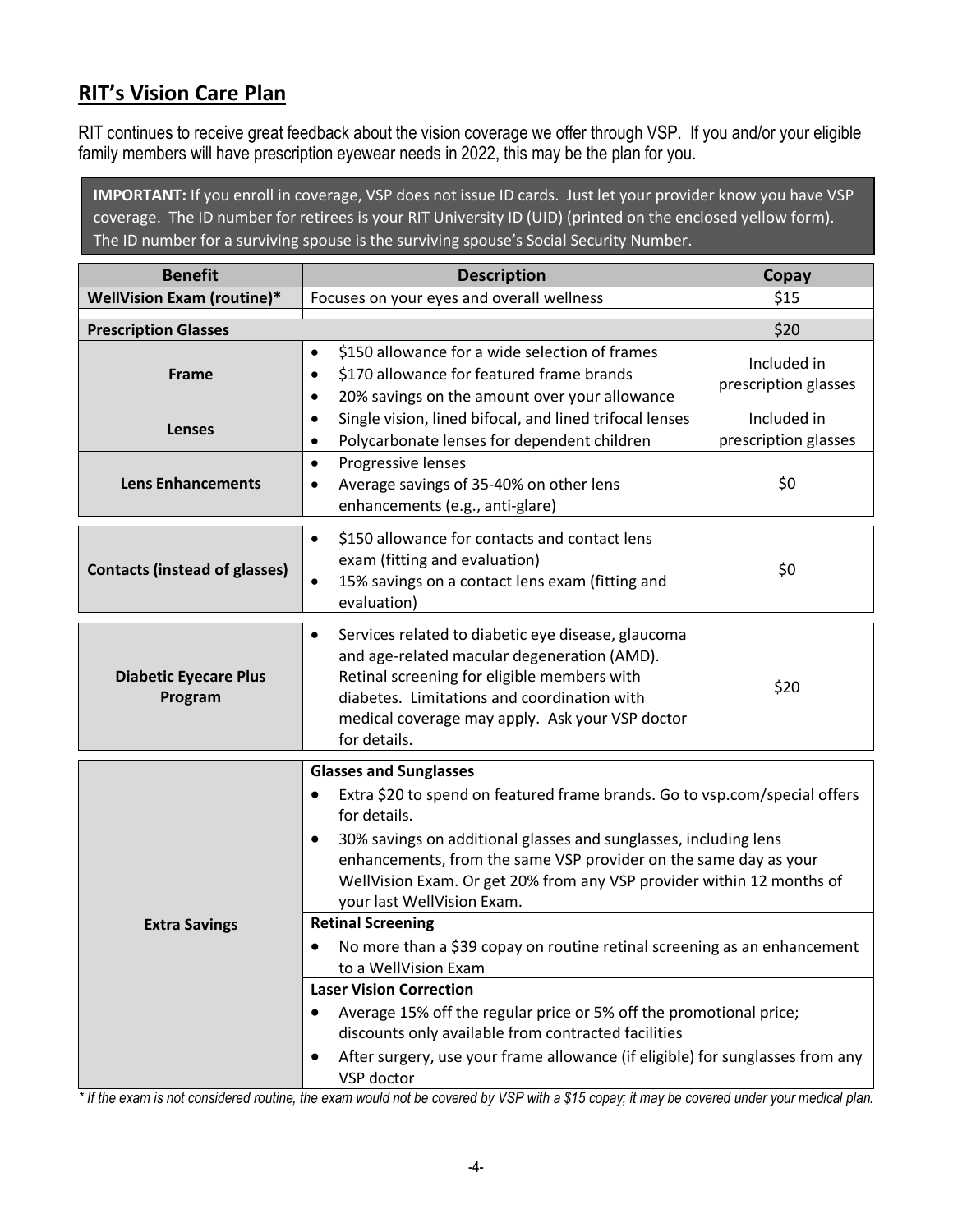# **Other Benefits**

#### **TruHearing® Hearing Aid Discount Program through RIT's Vision Care Coverage**

If you participate in RIT's vision care coverage with VSP, you and your family members can save up to 60% on hearing aids if purchased through TruHearing.

TruHearing provides members with:

- Access to a national network of more than 6,000 hearing health care providers
- Three provider visits for fitting and adjustments
- A 45-day trial
- Three-year manufacturer warranty for repairs and one-time loss and damage replacement
- 48 free batteries per hearing aid
- Discounted pricing on a wide selection of the latest brand name hearing aids
- High quality, low cost batteries delivered to your door

Here's how it works:

- Members call TruHearing. Members and their family call 877-396-7194 and mention VSP.
- Schedule an exam. TruHearing will answer questions and schedule a hearing exam with a local provider.
- Attend appointment. The provider will perform a hearing exam, make a recommendation, order the hearing aids through TruHearing, and fit them for the member.

Learn more about this VSP Exclusive Member Extra at [www.truhearing.com/vsp o](http://www.truhearing.com/vsp)r call 877-396-7194/V with questions.

#### **RIT's Legal Services Plan**

It can be difficult to know how to find an attorney when you need one. With RIT's legal plan through MetLife Law (formerly Hyatt Legal), you can have a team of attorneys ready to help you take care of life's planned and unplanned legal events. During your lifetime, you may need legal help more often than you think. Buying or selling a home and updating your will are just a couple of scenarios where attorneys can provide expert legal advice. With RIT's legal plan, you can get access to legal help for all of these matters and more.

The plan's network attorneys provide support face to face, by phone, or by questions submitted online to their Law Firm E-Panel®. For certain legal matters, your attorney can represent you in court without you being present. The network attorneys are there for you, whenever you need advice on any personal legal matter or representation on a number of legal services covered under the plan—giving you peace of mind that you've got an expert on your side, for as long as you need them.

To elect or cancel coverage, please complete the enclosed yellow *Retiree Benefits Open Enrollment Form*. If you elect coverage, RIT's billing administrator, Lifetime Benefit Solutions (LBS) will bill you monthly for the coverage. For more details, go to [www.rit.edu/benefits](http://www.rit.edu/benefits) and click on the link for the Open Enrollment page.

#### *NOTE: If you enroll, do not begin any legal work prior to January 1, 2022 or it will not be covered.*

#### **Identity Theft Protection**

During the open enrollment period, you can enroll, cancel, or change coverage for 2022. The coverage from Identity Force is very comprehensive. There are three main categories; some of the services are as follows. The monthly premium contributions are found on the enclosed yellow form. You will find details about the benefit on the HR website [\(www.rit.edu/benefits\)](http://www.rit.edu/benefits).

- 1. **Prevention—**fraud monitoring online protection tools
- 2. **Detection—**identity monitoring, change of address monitoring, medical ID fraud protection, and junk mail opt-out
- 3. **Restoration—**identity restoration specialists who complete the paperwork and make calls on your behalf, \$1 million identity theft insurance to reimburse you for eligible out-of-pocket costs (e.g., attorney fees)

#### *NOTE: You will need to provide the email address for each person you enroll.*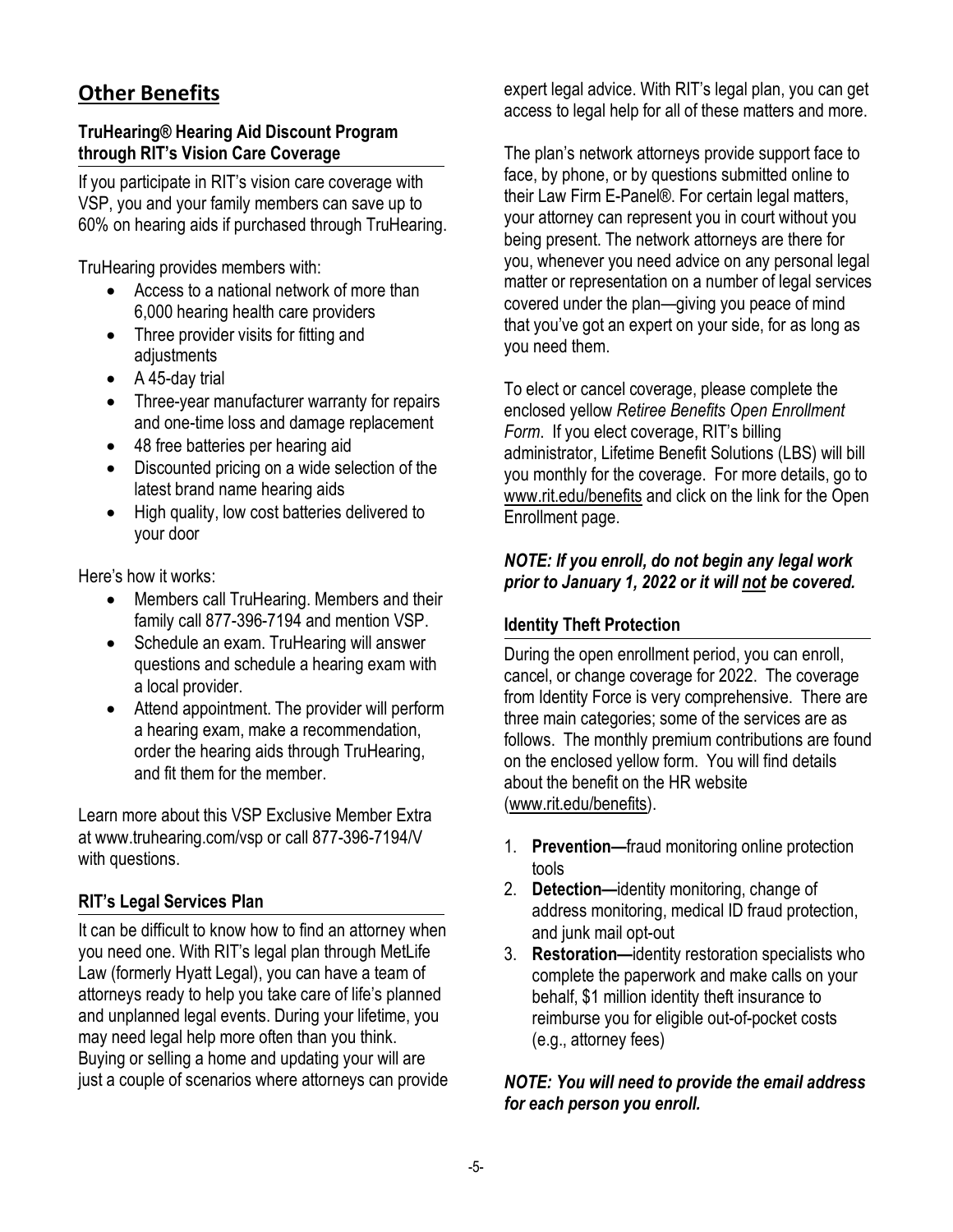# **Other Benefits - Enroll at Any Time**

**PersonalInsurance:**RIToffers employees andretireesan opportunity to purchase auto, homeowners, and other kinds of personal insurance at group rates. The programis administered by Mercer Voluntary Benefits and is provided by MetLife Group Property & Casualty, one of the largest underwriters of employer-sponsored insurance programs. While rates are not guaranteed, typical savings in this program are between 10-20 percent off Metropolitan's retail insurance rates.

**Pet Insurance:** Offered at a group discount through Nationwide, this medical insurance for your pets covers thousands of medical problems and conditions related to accidents or illnesses (even cancer) for dogs, cats, birds, ferrets, rabbits, reptiles, and other exotic pets. You have the freedom to visit any licensed veterinarian.

### **Reminder: RIT Service Center (RSC) Provides Benefits Support**

The RIT Service Center (RSC) provides customer service for most RIT benefits for employees, retirees, surviving spouses, and LTD recipients, *except as noted below about Via Benefits questions*. The RSC is an effective, efficient single point of contact for questions, service requests, and support.

- You can access the RSC online portal: [help.rit.edu](https://help.rit.edu/sp)
	- o If you have maintained your RIT email, you can click on *RIT Login*
	- o If you have not maintained your RIT email or if you are a surviving spouse, you can click on *Continue as Guest*
- You can call 585-475-5000 to speak to an RSC representative

If you log in as an RIT user, you can also have an Online Live Chat through the portal. This feature is not available for Guest access.

You can access the RSC online portal 24 hours a day. The RSC staff is available for online chats (if you have logged in) and by phone Monday through Friday 7:30 a.m. to 5:00 p.m. EST.

*Continue to contact Via Benefits for some topics*. There are topics that you should still contact Via Benefits about, not the RSC. These include the following:

- enrolling or changing your medical and/or prescription drug coverage
- questions or concerns about your medical and/or prescription drug coverage
- how to get reimbursed from your Health Reimbursement Arrangement (HRA)
- what items are eligible for reimbursement from your HRA
- how to enroll in an automatic reimbursement feature for premiums

#### **RIT Retirees Program**

Due to the pandemic, RIT has not hosted any retiree events this year. We encourage you to visit [www.rit.edu/retirees](http://www.rit.edu/retirees) for information on news, events, and other important information. You can also email [retirees@rit.edu](mailto:retirees@rit.edu) with questions.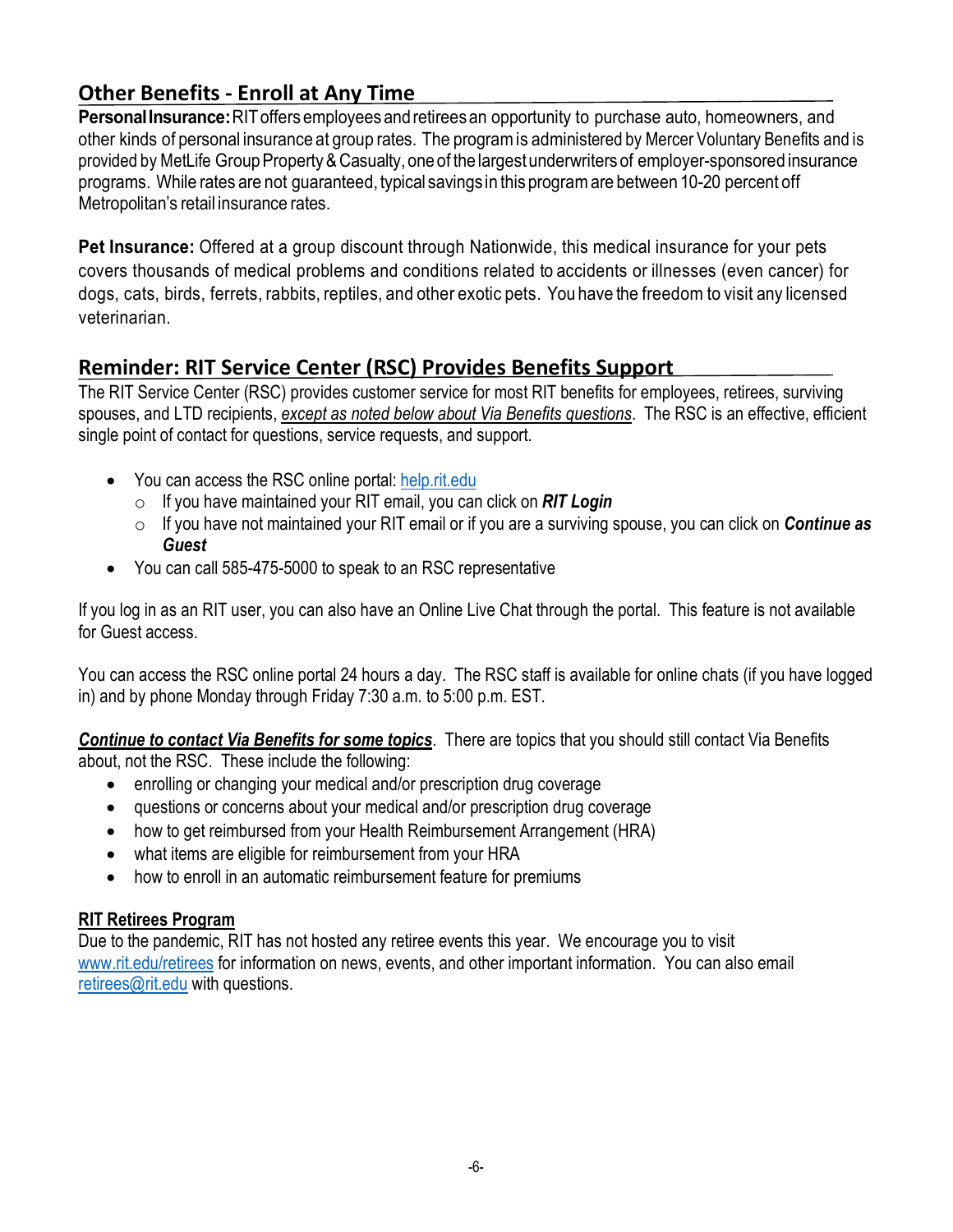**Tuition Waiver:** You and your eligible family members continue to be eligible for Tuition Waiver (courses taken at RIT).

**AccessPrivilegestoRITFacilities:**By using your Retiree ID Card, you have access privileges to RIT facilities and services such as the Student Life Center and Wallace Library.

**RITEmail:**Youmaycontinuetohavean RITemailaccount. From the first time your email account is activated, you will receive an annual email notice from ITS confirming you want to continue your account. Follow the instructions to keep the account.

**Barnes&Noble@RIT:**ShowyourRIT Retiree IDCard and get a 10% discount on most items. Please note that this applies to retirees only, not spouses or surviving spouses.

**Digital Den**: Show your RIT Retiree ID card and receive discounted Apple Educational pricing on Apple computers and iPads. You can also purchase from their website at [http://digitalden.rit.edu.](http://digitalden.rit.edu/)

**RARES:** This not-for-profit organization provides over 400 discounts on local, regional, and national products and services. Enter code RARES4me to log in to their website, [www.rares.org.](http://www.rares.org/)

#### **Contribution Rates for Your RIT Benefits**

Below are the monthly contribution rates for RIT benefits that continue for Medicare retirees and surviving spouses. If you are enrolled in any of these benefits, Lifetime Benefit Solutions (LBS) will bill you monthly. For your convenience, you can set up scheduled automatic payments through ACH, a safe, fast and secure way to ensure your payment is made on time. LBS offers an online Member Self-Service Portal with the tools and information to efficiently and accurately manage your account. For details about enrolling in ACH or the LBS Self-Service Portal, contact LBS directly at 800-828-0078.

| <b>PLAN</b>                                                              | <b>LEVEL OF COVERAGE</b>                                       | <b>MONTHLY</b><br><b>CONTRIBUTION</b> |
|--------------------------------------------------------------------------|----------------------------------------------------------------|---------------------------------------|
| Vision Care (VSP)                                                        | $\bullet$ Individual<br>$\bullet$ 2 Person<br>$\bullet$ Family | \$9.64<br>\$19.26<br>\$31.01          |
| Legal Services (MetLife Legal, formerly Hyatt Legal)                     | • Retiree and Family                                           | \$18.75                               |
| <b>Identity Theft Protection-UltraSecure</b><br>(Identity Force)         | • One Adult<br>$\bullet$ Two Adults                            | \$9.95<br>\$19.90                     |
| <b>Identity Theft Protection-UltraSecure+ Credit</b><br>(Identity Force) | • One Adult<br>• Two Adults                                    | \$16.95<br>\$33.90                    |